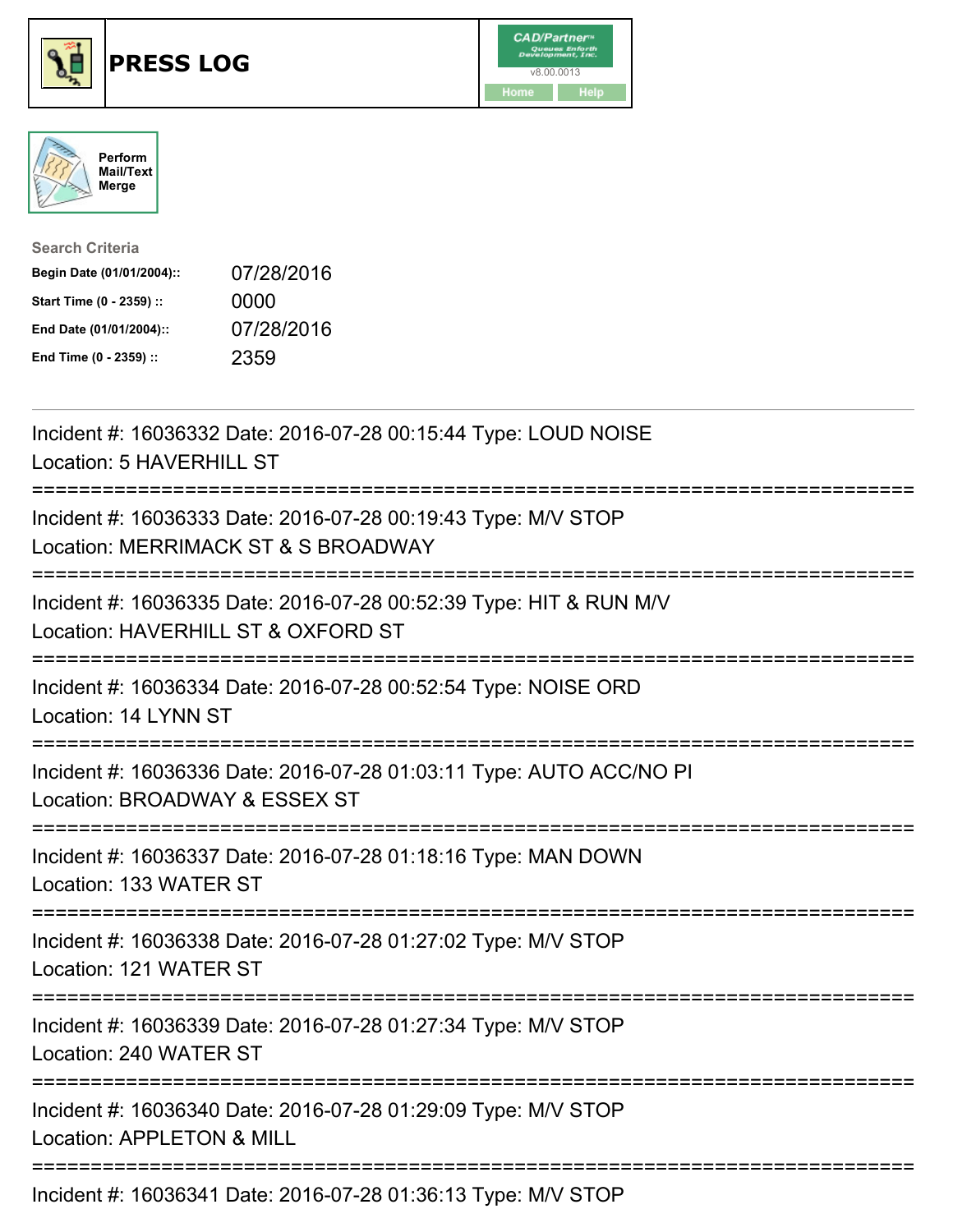Location: HAVERHILL ST & MILTON ST =========================================================================== Incident #: 16036342 Date: 2016-07-28 01:44:48 Type: M/V STOP Location: AMESBURY ST & LOWELL ST =========================================================================== Incident #: 16036343 Date: 2016-07-28 01:56:34 Type: BUILDING CHK Location: BROTHERS PIZZA / 145 LAWRENCE ST =========================================================================== Incident #: 16036344 Date: 2016-07-28 02:00:57 Type: NOISE ORD Location: 259 PROSPECT ST FL 2 =========================================================================== Incident #: 16036345 Date: 2016-07-28 02:05:10 Type: NOISE ORD Location: 5 HAVERHILL ST =========================================================================== Incident #: 16036346 Date: 2016-07-28 02:18:29 Type: BUILDING CHK Location: CVS PHARMACY / 266 BROADWAY =========================================================================== Incident #: 16036347 Date: 2016-07-28 02:26:30 Type: BUILDING CHK Location: SANTANDEERE BANK / null =========================================================================== Incident #: 16036348 Date: 2016-07-28 02:28:43 Type: MEDIC SUPPORT Location: 11 WINTHROP AV FL 2 =========================================================================== Incident #: 16036349 Date: 2016-07-28 02:37:23 Type: M/V STOP Location: 85 MANCHESTER ST =========================================================================== Incident #: 16036350 Date: 2016-07-28 02:58:47 Type: BUILDING CHK Location: DUNKIN DONUTS / 226 WINTHROP AV =========================================================================== Incident #: 16036351 Date: 2016-07-28 03:01:32 Type: M/V STOP Location: EXETER ST =========================================================================== Incident #: 16036352 Date: 2016-07-28 03:25:13 Type: A&B D/W PAST Location: 143 FARNHAM ST FL 1 =========================================================================== Incident #: 16036353 Date: 2016-07-28 03:49:39 Type: BUILDING CHK Location: NECCO / 58 AMESBURY ST =========================================================================== Incident #: 16036354 Date: 2016-07-28 04:04:31 Type: BUILDING CHK Location: 414 COMMON ST =========================================================================== Incident #: 16036355 Date: 2016-07-28 04:05:47 Type: B&E/MV/PROG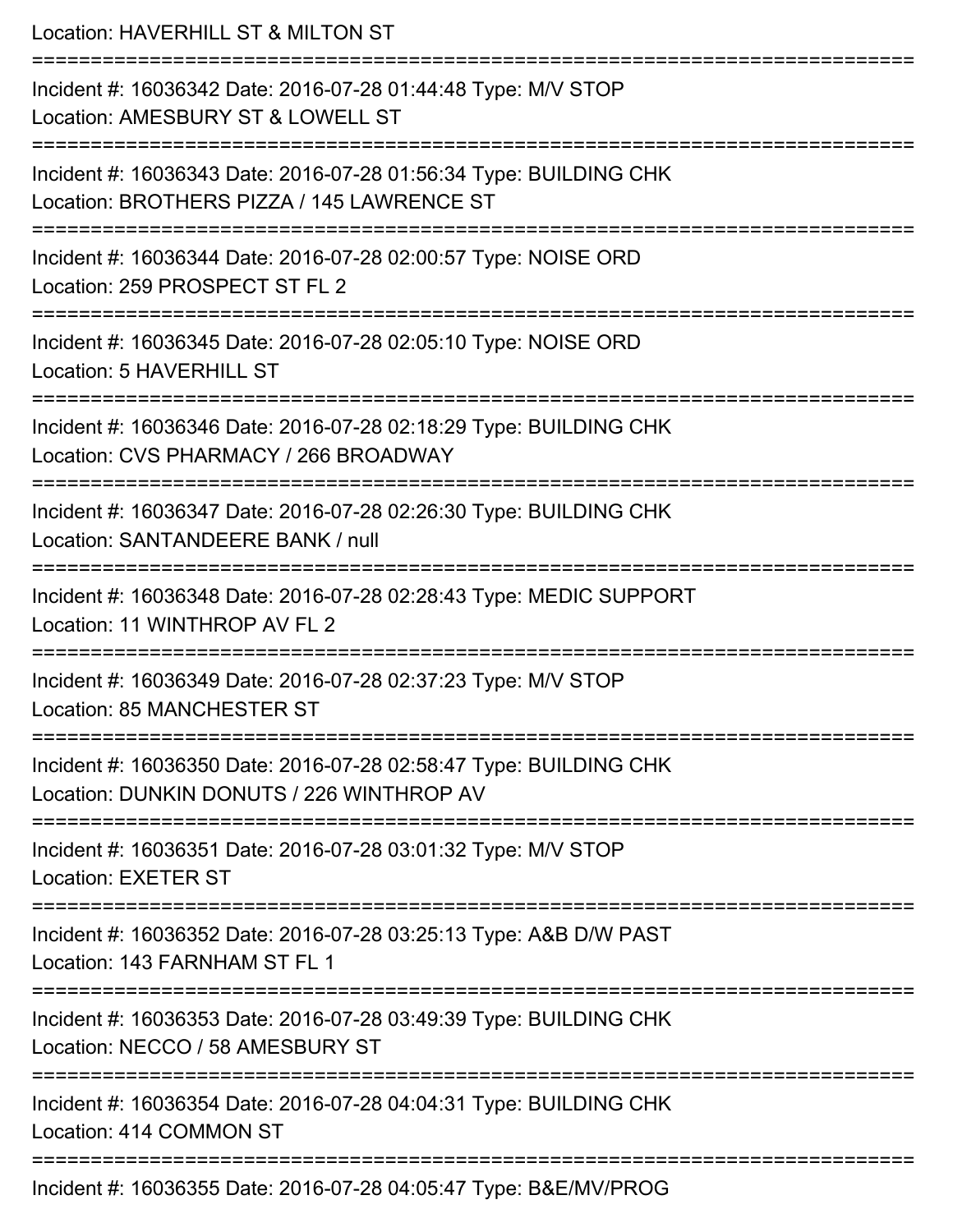| Incident #: 16036356 Date: 2016-07-28 04:14:58 Type: B&E/PAST<br>Location: 105 FARNHAM ST                        |
|------------------------------------------------------------------------------------------------------------------|
| Incident #: 16036357 Date: 2016-07-28 04:17:14 Type: B&E/MV/PAST<br>Location: 19 LOGAN ST                        |
| Incident #: 16036358 Date: 2016-07-28 05:44:55 Type: LARCENY/MV/PAST<br><b>Location: S UNION ST</b>              |
| Incident #: 16036359 Date: 2016-07-28 05:47:40 Type: ALARM/BURG<br>Location: COMMUNITY DAYCARE / 7-11 BALLARD WY |
| Incident #: 16036360 Date: 2016-07-28 05:48:36 Type: MV/BLOCKING<br>Location: 143 BENNINGTON ST                  |
| Incident #: 16036361 Date: 2016-07-28 06:27:31 Type: UNWANTEDGUEST<br>Location: SAM'S FOOD STORE / 389 BROADWAY  |
| Incident #: 16036362 Date: 2016-07-28 06:35:15 Type: M/V STOP<br>Location: BROADWAY & ESSEX ST                   |
| Incident #: 16036363 Date: 2016-07-28 06:44:33 Type: M/V STOP<br>Location: ESSEX ST & HAMPSHIRE ST               |
| Incident #: 16036364 Date: 2016-07-28 06:45:40 Type: MEDIC SUPPORT<br>Location: 82A MAPLE ST                     |
| Incident #: 16036365 Date: 2016-07-28 06:53:25 Type: M/V STOP<br>Location: HAMPSHIRE ST & LOWELL ST              |
| Incident #: 16036366 Date: 2016-07-28 06:55:41 Type: WARRANT SERVE<br>Location: 90 LOWELL ST                     |
| Incident #: 16036367 Date: 2016-07-28 07:07:23 Type: MAN DOWN<br>Location: 10 MAPLE ST                           |
| Incident #: 16036368 Date: 2016-07-28 07:16:08 Type: RECOV/STOL/MV<br>Location: 150 BAILEY ST                    |
| Incident #: 16036369 Date: 2016-07-28 07:31:00 Type: RECOV/STOL/MV                                               |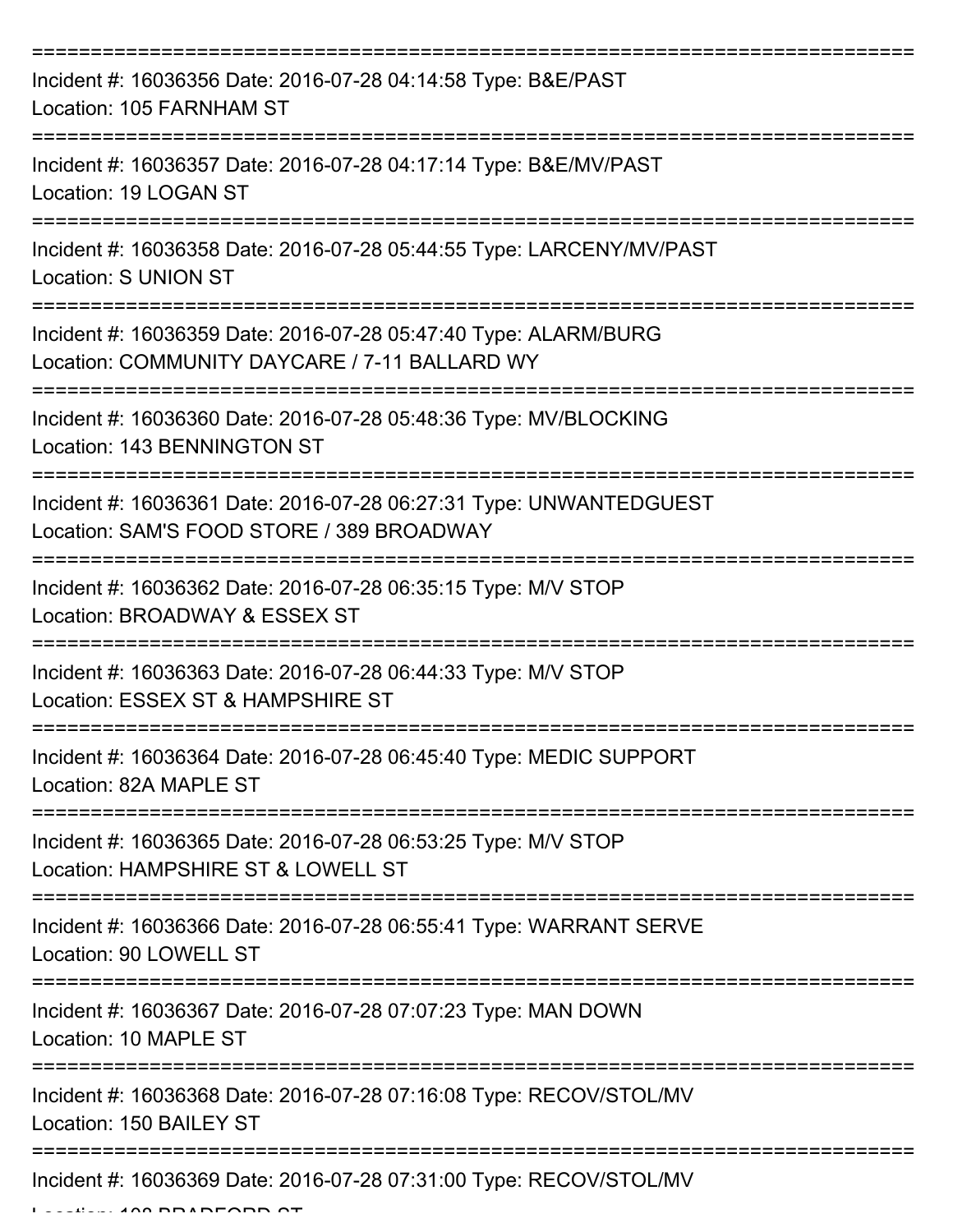| Incident #: 16036370 Date: 2016-07-28 07:34:40 Type: AUTO ACC/NO PI<br>Location: 650 S UNION ST                             |
|-----------------------------------------------------------------------------------------------------------------------------|
| Incident #: 16036371 Date: 2016-07-28 07:37:04 Type: ALARM/BURG<br>Location: BREEN, JOHN MEMORIAL FUNERAL / 122 AMESBURY ST |
| Incident #: 16036372 Date: 2016-07-28 08:02:05 Type: MAL DAMAGE<br>Location: 6 INMAN ST                                     |
| Incident #: 16036373 Date: 2016-07-28 08:28:19 Type: STOL/MV/PR<br>Location: 102 GREENFIELD ST                              |
| Incident #: 16036374 Date: 2016-07-28 08:36:13 Type: STOL/MV/PR<br>Location: AVON ST & TRINITY ST                           |
| Incident #: 16036375 Date: 2016-07-28 08:54:19 Type: MAL DAMAGE<br>Location: 23 SALEM ST                                    |
| Incident #: 16036376 Date: 2016-07-28 09:05:10 Type: PARK & WALK<br>Location: BRADFORD ST & BROADWAY                        |
| Incident #: 16036377 Date: 2016-07-28 09:36:27 Type: HIT & RUN M/V<br>Location: 210 MERRIMACK ST                            |
| Incident #: 16036378 Date: 2016-07-28 09:39:06 Type: B&E/MV/PAST<br>Location: 116 OLIVE AV #2                               |
| Incident #: 16036379 Date: 2016-07-28 09:42:48 Type: M/V STOP<br>Location: AMES ST & ESSEX ST                               |
| Incident #: 16036380 Date: 2016-07-28 09:43:57 Type: MAL DAMAGE<br>Location: 5 WOLCOTT AV FL 2                              |
| Incident #: 16036381 Date: 2016-07-28 09:52:02 Type: INVEST CONT<br>Location: 677 ESSEX ST #316                             |
| Incident #: 16036382 Date: 2016-07-28 09:52:44 Type: INVEST CONT<br>Location: 143 FARNHAM ST                                |
| Incident #: 16036383 Date: 2016-07-28 09:54:43 Type: RECOV/STOL/MV                                                          |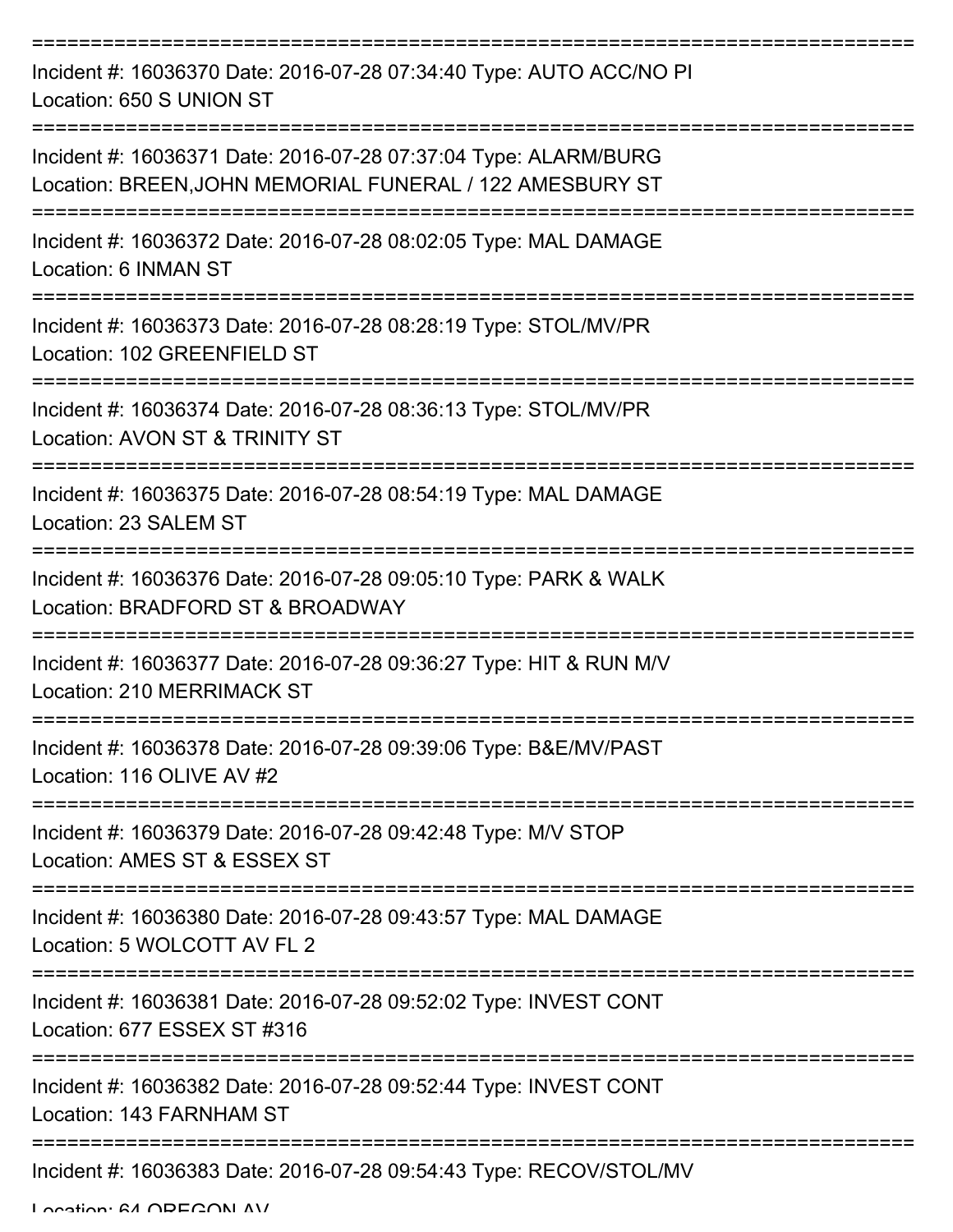| Incident #: 16036384 Date: 2016-07-28 09:57:00 Type: AUTO ACC/NO PI<br>Location: 310 ANDOVER ST                         |
|-------------------------------------------------------------------------------------------------------------------------|
| Incident #: 16036385 Date: 2016-07-28 10:09:03 Type: DRUG VIO<br>Location: 32 BROOK ST                                  |
| Incident #: 16036386 Date: 2016-07-28 10:14:58 Type: M/V STOP<br>Location: BOXFORD ST & WINTHROP AV                     |
| Incident #: 16036387 Date: 2016-07-28 10:23:37 Type: PARK & WALK<br>Location: BRADFORD ST & BROADWAY                    |
| Incident #: 16036388 Date: 2016-07-28 10:33:31 Type: LIC PLATE STO<br>Location: COMMONWEALTH MOTORS / 1 COMMONWEALTH DR |
| Incident #: 16036389 Date: 2016-07-28 10:41:33 Type: AUTO ACC/NO PI<br><b>Location: LAWRENCE ST</b>                     |
| Incident #: 16036390 Date: 2016-07-28 10:44:09 Type: 209A/SERVE<br>Location: 19 CYPRESS ST #2                           |
| Incident #: 16036391 Date: 2016-07-28 10:48:34 Type: DRUG VIO<br>Location: 249 BROADWAY                                 |
| Incident #: 16036392 Date: 2016-07-28 11:02:29 Type: SUS PERS/MV<br>Location: 70 N PARISH RD                            |
| ----------------<br>Incident #: 16036393 Date: 2016-07-28 11:03:54 Type: AUTO ACC/NO PI<br>Location: FERRY ST & HOME ST |
| Incident #: 16036394 Date: 2016-07-28 11:09:58 Type: THREATS<br>Location: 2 APPLETON ST                                 |
| Incident #: 16036395 Date: 2016-07-28 11:10:08 Type: WARRANT SERVE<br>Location: 134 OAKSIDE AVE                         |
| Incident #: 16036396 Date: 2016-07-28 11:19:40 Type: MEDIC SUPPORT<br>Location: 133 S BROADWAY                          |
| Incident #: 16036397 Date: 2016-07-28 11:43:32 Type: WARRANT SERVE<br>Location: CROSS ST & MANCHESTER ST                |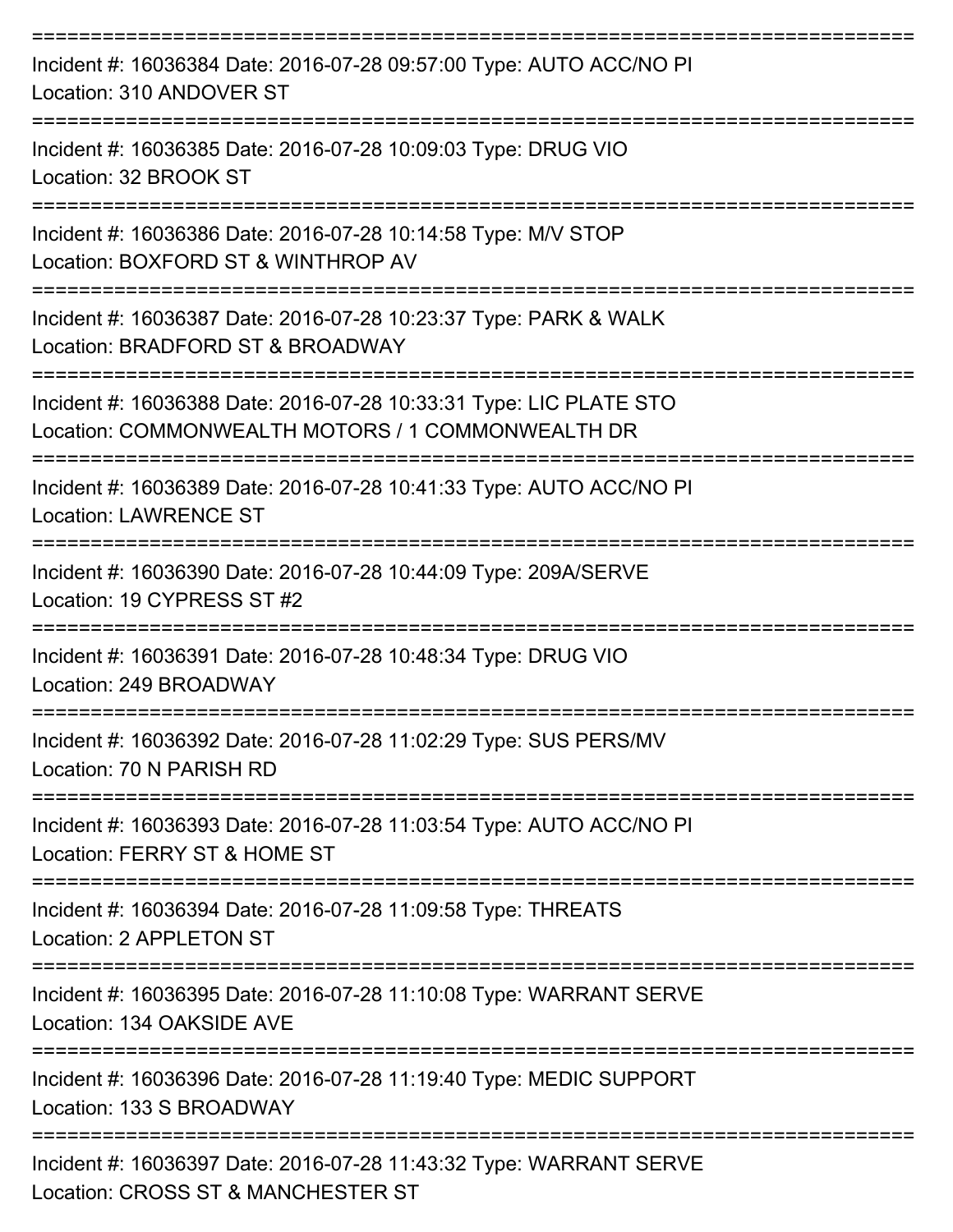| Incident #: 16036398 Date: 2016-07-28 11:44:25 Type: MAL DAMAGE<br>Location: 6 INMAN ST                                         |
|---------------------------------------------------------------------------------------------------------------------------------|
| Incident #: 16036399 Date: 2016-07-28 11:52:09 Type: DISORDERLY<br>Location: 389 BROADWAY                                       |
| Incident #: 16036400 Date: 2016-07-28 11:53:25 Type: SUS PERS/MV<br>Location: LESLIE ST & WOODLAND ST                           |
| Incident #: 16036401 Date: 2016-07-28 11:56:08 Type: DOMESTIC/PROG<br>Location: 2 MUSEUM SQ #1002                               |
| Incident #: 16036402 Date: 2016-07-28 11:59:41 Type: DRUG VIO<br>Location: ANDOVER ST & SHAWSHEEN RD                            |
| Incident #: 16036403 Date: 2016-07-28 11:59:56 Type: SUS PERS/MV<br>Location: 27 CORNISH ST                                     |
| Incident #: 16036404 Date: 2016-07-28 12:02:42 Type: DRUG VIO<br>Location: ANDOVER ST & SHAWSHEEN RD                            |
| Incident #: 16036405 Date: 2016-07-28 12:23:24 Type: MV/BLOCKING<br>Location: 12 BROOKFIELD ST                                  |
| Incident #: 16036406 Date: 2016-07-28 12:26:45 Type: M/V STOP<br>Location: FRANKLIN ST & METHUEN ST                             |
| Incident #: 16036407 Date: 2016-07-28 12:31:12 Type: DRUG OVERDOSE<br>Location: CENTRAL CATHOLIC HIGH SCHOOL / 300 HAMPSHIRE ST |
| Incident #: 16036408 Date: 2016-07-28 12:37:33 Type: MEDIC SUPPORT<br>Location: 74 PARK ST                                      |
| Incident #: 16036409 Date: 2016-07-28 12:52:05 Type: DRUG VIO<br>Location: BENNINGTON ST & ERVING AV                            |
| Incident #: 16036410 Date: 2016-07-28 12:53:39 Type: SHOPLIFTING<br>Location: 700 ESSEX ST                                      |
| Incident #: 16036411 Date: 2016-07-28 12:55:49 Type: MAN DOWN<br>Location: 487 ESSEX ST                                         |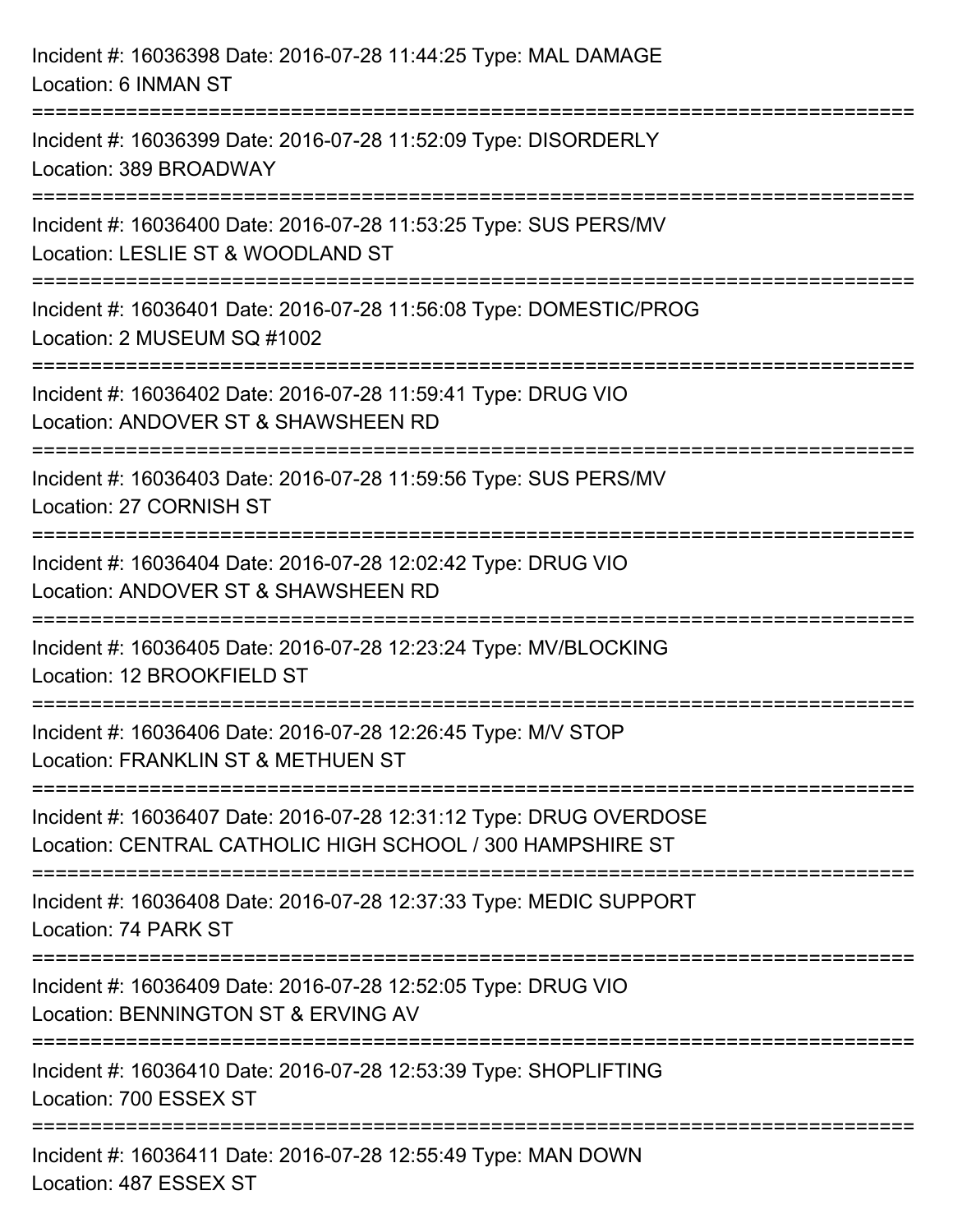| Incident #: 16036412 Date: 2016-07-28 13:01:57 Type: ANIMAL COMPL<br>Location: 7 VINE ST                                                   |
|--------------------------------------------------------------------------------------------------------------------------------------------|
| Incident #: 16036413 Date: 2016-07-28 13:04:54 Type: DRUG VIO<br>Location: BONANZA MARKET / 181 JACKSON ST                                 |
| Incident #: 16036414 Date: 2016-07-28 13:10:06 Type: DRUG OVERDOSE<br>Location: FRANKLIN ST & LOWELL ST<br>:=============================  |
| Incident #: 16036416 Date: 2016-07-28 13:13:26 Type: GENERAL SERV<br>Location: 65 BROOK ST                                                 |
| Incident #: 16036415 Date: 2016-07-28 13:15:13 Type: WARRANT SERVE<br>Location: O NEIL PARK / LAWRENCE & MAPLE<br>------------------------ |
| Incident #: 16036417 Date: 2016-07-28 13:19:10 Type: SUS PERS/MV<br>Location: LORING ST & SHAWSHEEN RD                                     |
| Incident #: 16036418 Date: 2016-07-28 13:20:16 Type: DRUG VIO<br>Location: 147 SPRUCE ST                                                   |
| Incident #: 16036419 Date: 2016-07-28 13:23:35 Type: UNWANTEDGUEST<br>Location: 34 HAVERHILL ST                                            |
| Incident #: 16036420 Date: 2016-07-28 13:24:37 Type: 209A/SERVE<br>Location: 90 LOWELL ST                                                  |
| Incident #: 16036421 Date: 2016-07-28 13:25:36 Type: 209A/SERVE<br>Location: 90 LOWELL ST                                                  |
| Incident #: 16036422 Date: 2016-07-28 13:26:26 Type: 209A/SERVE<br>Location: 90 LOWELL ST                                                  |
| Incident #: 16036423 Date: 2016-07-28 13:28:13 Type: 209A/SERVE<br>Location: 90 LOWELL ST                                                  |
| Incident #: 16036424 Date: 2016-07-28 13:28:22 Type: AUTO ACC/NO PI<br>Location: DENNYS / 160 WINTHROP AV                                  |
| Incident #: 16036425 Date: 2016-07-28 13:28:51 Type: 209A/SERVE<br>Location: 90 LOWELL ST                                                  |

===========================================================================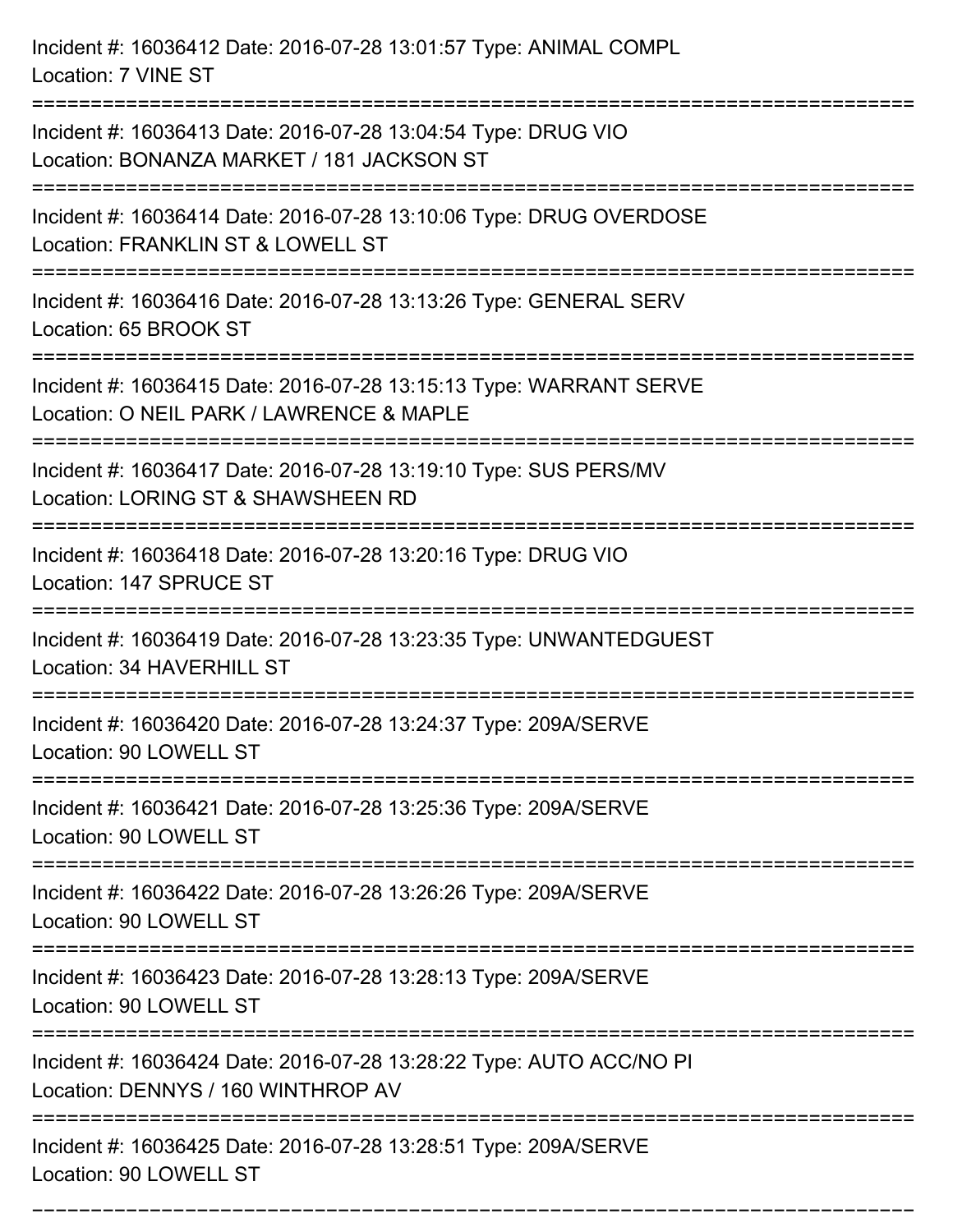| Incident #: 16036426 Date: 2016-07-28 13:29:52 Type: 209A/SERVE<br>Location: 90 LOWELL ST                                                 |
|-------------------------------------------------------------------------------------------------------------------------------------------|
| Incident #: 16036427 Date: 2016-07-28 13:30:58 Type: 209A/SERVE<br>Location: 90 LOWELL ST                                                 |
| Incident #: 16036428 Date: 2016-07-28 13:31:17 Type: DRUG VIO<br><b>Location: JACKSON ST</b><br>=========================                 |
| Incident #: 16036429 Date: 2016-07-28 13:31:46 Type: 209A/SERVE<br>Location: 90 LOWELL ST                                                 |
| Incident #: 16036430 Date: 2016-07-28 13:33:44 Type: MEDIC SUPPORT<br>Location: 427 LOWELL STREET                                         |
| Incident #: 16036431 Date: 2016-07-28 13:35:32 Type: ALARM/BURG<br>Location: LAWRENCE SCHOOL DEPT / 255 ESSEX ST<br>:==================== |
| Incident #: 16036432 Date: 2016-07-28 13:42:47 Type: ALARM/BURG<br>Location: 20 SCHOOL ST<br>------------------------------               |
| Incident #: 16036434 Date: 2016-07-28 13:46:30 Type: THREATS<br>Location: 42 SUMMER ST                                                    |
| Incident #: 16036433 Date: 2016-07-28 13:47:21 Type: INVESTIGATION<br>Location: 2 APPLETON ST                                             |
| Incident #: 16036439 Date: 2016-07-28 13:51:12 Type: ALARM/BURG<br>Location: JAVIER RESD / 215 HIGH ST                                    |
| Incident #: 16036435 Date: 2016-07-28 14:00:47 Type: SUS PERS/MV<br>Location: BRADFORD ST & HAMPSHIRE ST                                  |
| Incident #: 16036436 Date: 2016-07-28 14:02:10 Type: COURT DOC SERVE<br>Location: 120 HOWARD ST                                           |
| Incident #: 16036437 Date: 2016-07-28 14:05:20 Type: 209A/SERVE<br>Location: 37 STORROW ST                                                |
| Incident #: 16036438 Date: 2016-07-28 14:06:40 Type: WARRANT SERVE<br>Location: 599 CANAL ST                                              |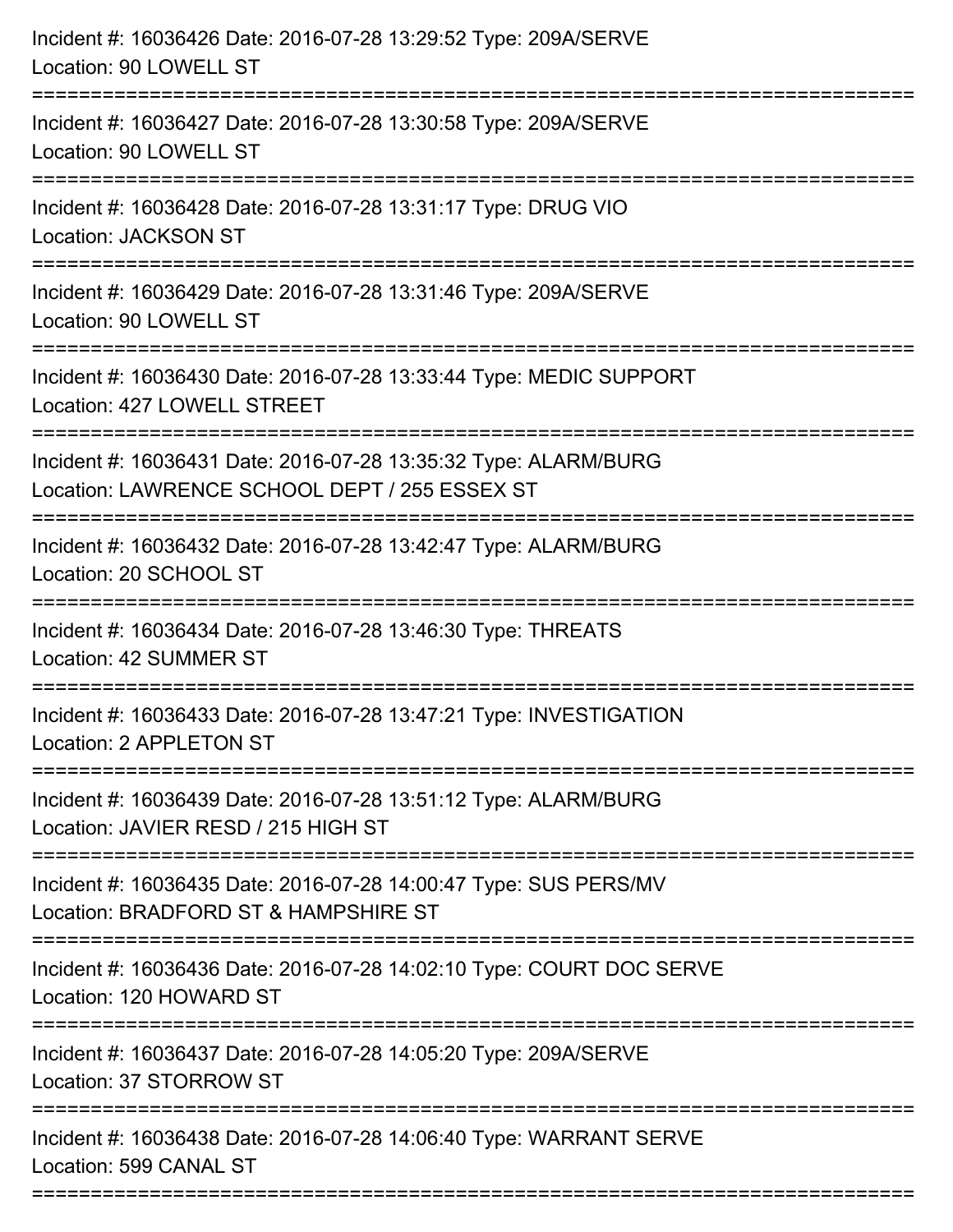Location: 17 PLATT ST

| Incident #: 16036441 Date: 2016-07-28 14:13:08 Type: M/V STOP<br>Location: MARKET ST & S UNION ST        |
|----------------------------------------------------------------------------------------------------------|
| Incident #: 16036442 Date: 2016-07-28 14:17:28 Type: 209A/SERVE<br>Location: 21 HIGHLAND ST              |
| Incident #: 16036443 Date: 2016-07-28 14:26:50 Type: WARRANT SERVE<br>Location: 90 LOWELL ST             |
| Incident #: 16036444 Date: 2016-07-28 14:28:22 Type: 209A/SERVE<br>Location: 6 RIDGE RD                  |
| Incident #: 16036445 Date: 2016-07-28 14:29:54 Type: WARRANT SERVE<br>Location: BROADWAY & MANCHESTER ST |
| Incident #: 16036446 Date: 2016-07-28 14:49:29 Type: 209A/SERVE<br>Location: 62 AVON ST                  |
| Incident #: 16036447 Date: 2016-07-28 14:55:11 Type: WARRANT SERVE<br>Location: 477 BROADWAY             |
| Incident #: 16036448 Date: 2016-07-28 14:57:46 Type: M/V STOP<br>Location: BROADWAY & ESSEX ST           |
| Incident #: 16036449 Date: 2016-07-28 15:16:38 Type: M/V STOP<br>Location: BROADWAY & TREMONT ST         |
| Incident #: 16036450 Date: 2016-07-28 15:26:07 Type: DRUG VIO<br>Location: BUTLER ST & ELIZABETH ST      |
| Incident #: 16036451 Date: 2016-07-28 15:34:43 Type: M/V STOP<br>Location: 700 ESSEX ST                  |
| Incident #: 16036452 Date: 2016-07-28 15:48:15 Type: DRUG VIO<br>Location: 59 LEXINGTON ST               |
| Incident #: 16036453 Date: 2016-07-28 15:49:48 Type: AUTO ACC/NO PI<br>Location: 165 S BROADWAY          |
|                                                                                                          |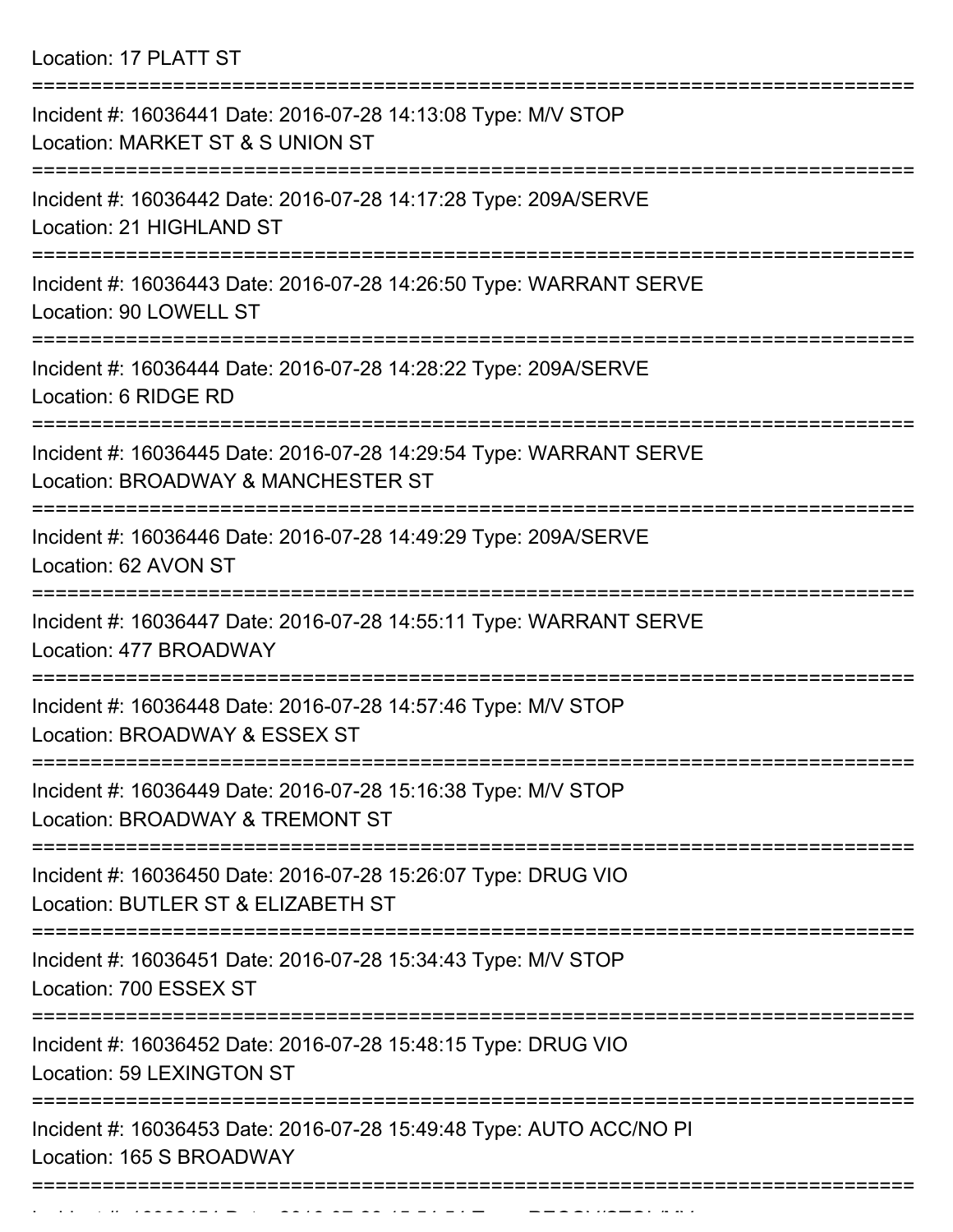Location: ABBOTT ST & S UNION ST

| Incident #: 16036455 Date: 2016-07-28 16:05:27 Type: SUS PERS/MV<br>Location: 0 BROADWAY                        |
|-----------------------------------------------------------------------------------------------------------------|
| Incident #: 16036456 Date: 2016-07-28 16:05:58 Type: FRAUD<br>Location: 13 HANCOCK ST                           |
| Incident #: 16036458 Date: 2016-07-28 16:13:57 Type: M/V STOP<br>Location: ANDOVER ST & BEACON ST               |
| Incident #: 16036457 Date: 2016-07-28 16:14:24 Type: M/V STOP<br>Location: CHESTNUT ST & WHITE ST               |
| Incident #: 16036459 Date: 2016-07-28 16:21:31 Type: DRUG VIO<br>Location: 81 WEST ST                           |
| Incident #: 16036460 Date: 2016-07-28 16:27:59 Type: UNWANTEDGUEST<br>Location: BROADWAY LIQUORS / 434 BROADWAY |
| Incident #: 16036461 Date: 2016-07-28 16:36:42 Type: WARRANT SERVE<br>Location: 16 LORING ST FL 3RD             |
| Incident #: 16036462 Date: 2016-07-28 16:39:27 Type: DISORDERLY<br>Location: 248 BROADWAY                       |
| Incident #: 16036463 Date: 2016-07-28 16:46:15 Type: MV/BLOCKING<br>Location: 50 HIGH ST                        |
| Incident #: 16036464 Date: 2016-07-28 16:49:39 Type: DOMESTIC/PROG<br>Location: 108 ALLSTON ST                  |
| Incident #: 16036465 Date: 2016-07-28 16:53:12 Type: NOISE ORD<br>Location: 853 ESSEX ST                        |
| Incident #: 16036466 Date: 2016-07-28 16:53:51 Type: THREATS<br>Location: 137 BERKELEY ST                       |
| Incident #: 16036467 Date: 2016-07-28 16:56:21 Type: INVESTIGATION<br>Location: 280 S UNION ST                  |
|                                                                                                                 |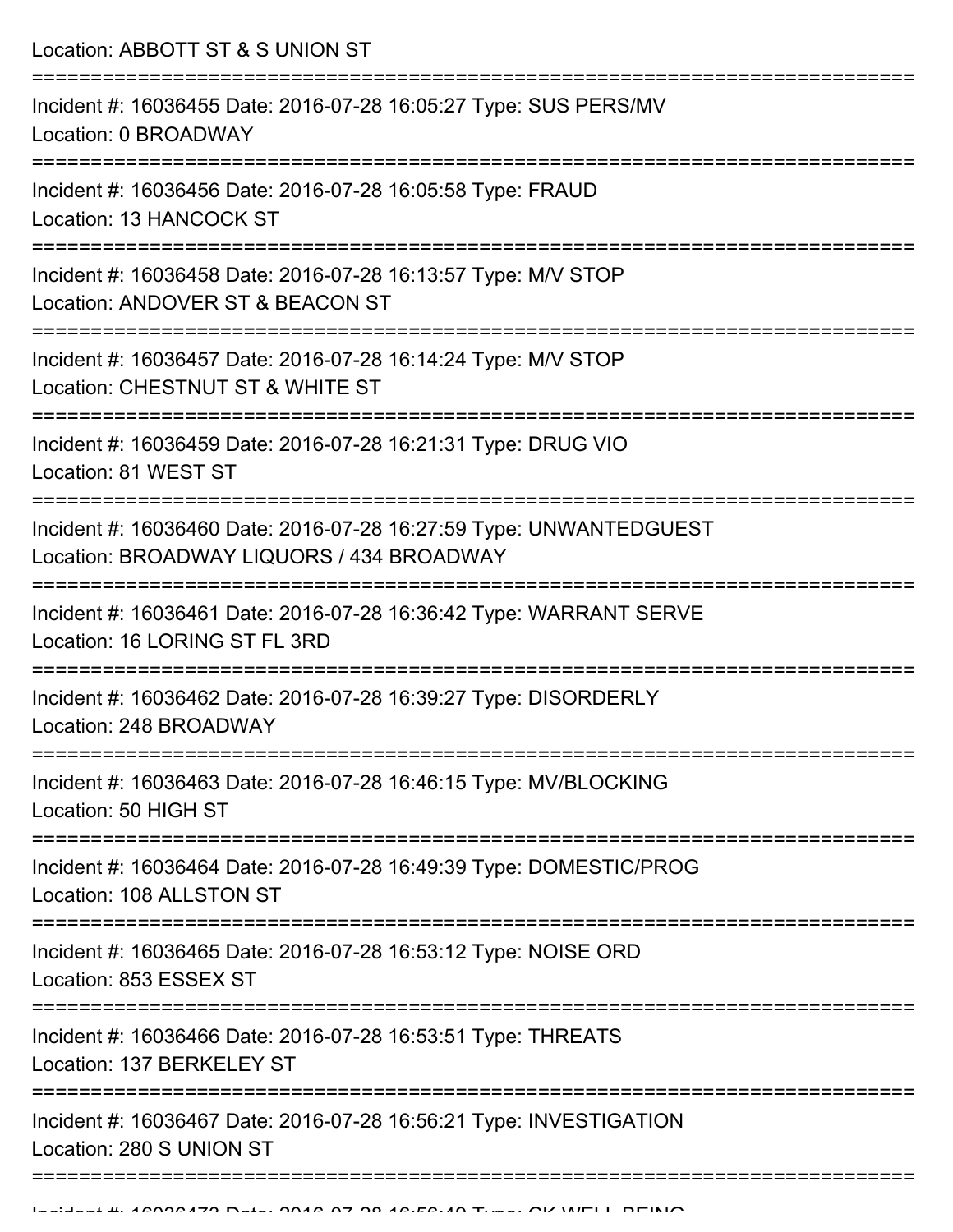| Location: 183 CHESTNUT ST                                                                                                |
|--------------------------------------------------------------------------------------------------------------------------|
| Incident #: 16036468 Date: 2016-07-28 17:01:35 Type: 209A/SERVE<br>Location: 83 EVERETT ST                               |
| Incident #: 16036469 Date: 2016-07-28 17:02:19 Type: NOISE ORD<br>Location: 112 MARSTON ST #320                          |
| Incident #: 16036470 Date: 2016-07-28 17:13:25 Type: AUTO ACC/NO PI<br>Location: 360 MERRIMACK ST                        |
| Incident #: 16036471 Date: 2016-07-28 17:15:24 Type: M/V STOP<br>Location: FALLS BRIDGE                                  |
| Incident #: 16036472 Date: 2016-07-28 17:17:29 Type: M/V STOP<br>Location: FRANKLIN ST & LOWELL ST                       |
| Incident #: 16036474 Date: 2016-07-28 17:33:16 Type: GENERAL SERV<br>Location: 84 WILLOW ST                              |
| Incident #: 16036475 Date: 2016-07-28 17:41:40 Type: ALARMS<br>Location: LEONARD SCHOOL / 60 ALLEN ST                    |
| Incident #: 16036476 Date: 2016-07-28 17:50:52 Type: DETAIL<br>Location: 90 LOWELL ST                                    |
| Incident #: 16036477 Date: 2016-07-28 17:52:56 Type: AUTO ACC/NO PI<br>Location: HAFFNERS GAS STATION / 469 HAVERHILL ST |
| Incident #: 16036478 Date: 2016-07-28 17:53:05 Type: HIT & RUN PED<br>Location: 53 BOXFORD ST                            |
| Incident #: 16036479 Date: 2016-07-28 17:54:13 Type: STA RELIEF<br>Location: 90 LOWELL ST                                |
| Incident #: 16036480 Date: 2016-07-28 18:04:17 Type: HIT & RUN M/V<br>Location: BROADWAY & WATER ST                      |
| Incident #: 16036481 Date: 2016-07-28 18:10:58 Type: 209A/SERVE<br>Location: 25 MIDDLEBURY ST                            |
|                                                                                                                          |

Incident #: 16036482 Date: 2016-07-28 18:22:11 Type: SUS PERS/MV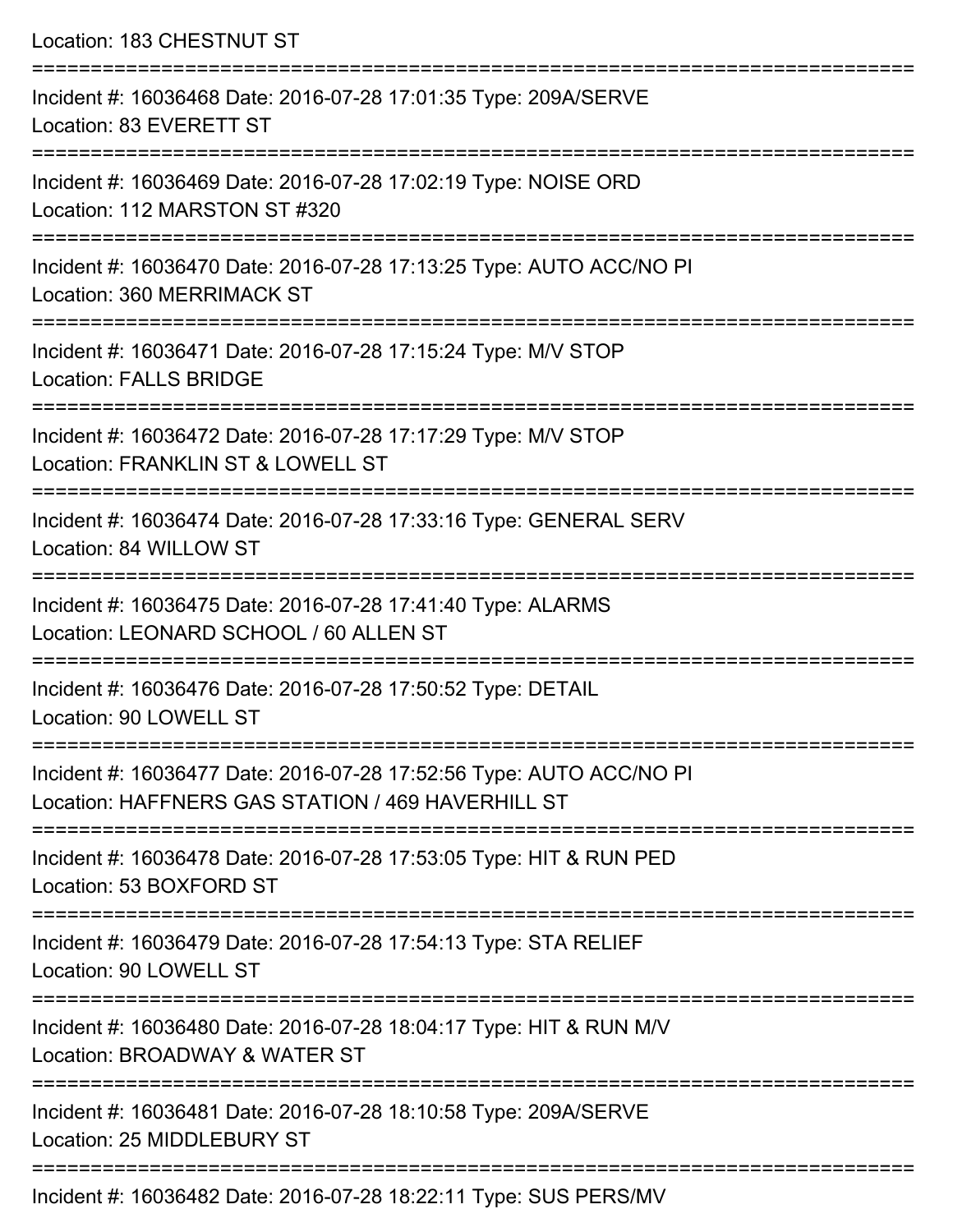| Incident #: 16036483 Date: 2016-07-28 18:32:07 Type: SUS PERS/MV<br>Location: 145 HANCOCK ST                           |
|------------------------------------------------------------------------------------------------------------------------|
| Incident #: 16036485 Date: 2016-07-28 18:40:18 Type: SUS PERS/MV<br>Location: 4 KNOX ST                                |
| Incident #: 16036484 Date: 2016-07-28 18:40:33 Type: M/V STOP<br>Location: FERRY ST & SUMNER AV                        |
| Incident #: 16036486 Date: 2016-07-28 18:47:35 Type: AUTO ACC/NO PI<br>Location: 264 HIGH ST                           |
| Incident #: 16036487 Date: 2016-07-28 18:48:35 Type: HIT & RUN M/V<br>Location: E HAVERHILL ST & PROSPECT ST           |
| Incident #: 16036488 Date: 2016-07-28 19:10:07 Type: MEDIC SUPPORT<br>Location: EVERGREEN RESTAURANT / 105 S UNION ST  |
| Incident #: 16036489 Date: 2016-07-28 19:13:26 Type: INVEST CONT<br>Location: 90 LOWELL ST                             |
| Incident #: 16036490 Date: 2016-07-28 19:17:06 Type: SUS PERS/MV<br>Location: 188 BAILEY ST                            |
| Incident #: 16036491 Date: 2016-07-28 19:30:06 Type: DETAIL<br>Location: 90 LOWELL ST                                  |
| :================<br>Incident #: 16036492 Date: 2016-07-28 19:33:37 Type: INVEST CONT<br>Location: BROADWAY & WATER ST |
| Incident #: 16036493 Date: 2016-07-28 19:36:32 Type: A&B PAST<br>Location: 488 HOWARD ST #2                            |
| Incident #: 16036494 Date: 2016-07-28 19:50:55 Type: SUS PERS/MV<br>Location: LAWRENCE HIGH SCHOOL / 70 N PARISH RD    |
| Incident #: 16036495 Date: 2016-07-28 19:55:23 Type: ALARMS<br>Location: FAMILY SERVICES / 430 N CANAL ST              |
| Incident #: 16036496 Date: 2016-07-28 20:18:49 Type: DOMESTIC/PROG                                                     |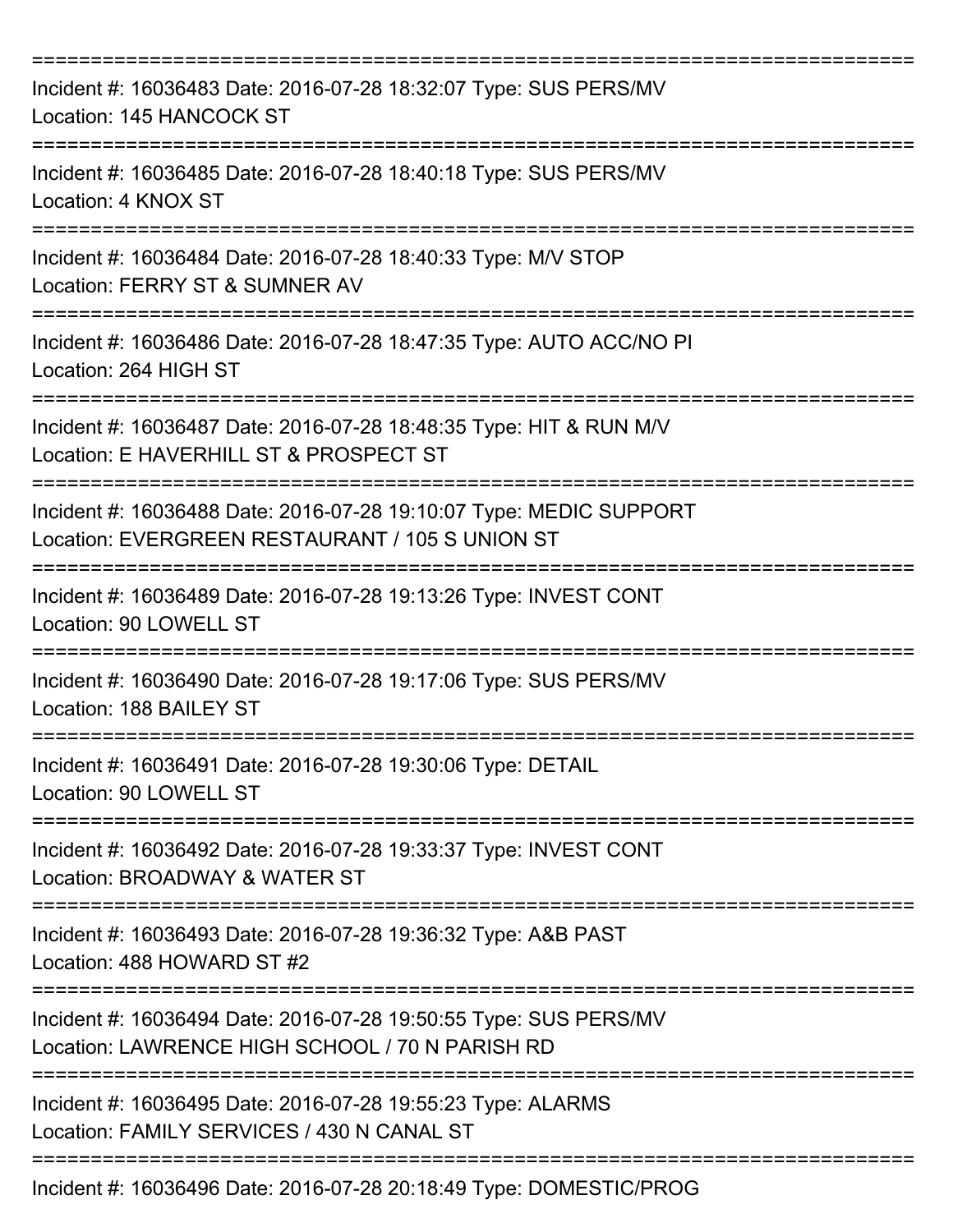| Incident #: 16036497 Date: 2016-07-28 20:21:02 Type: SPECIAL CHECK<br>Location: 180 S UNION ST                      |
|---------------------------------------------------------------------------------------------------------------------|
| Incident #: 16036498 Date: 2016-07-28 20:30:04 Type: SUICIDE ATTEMPT<br>Location: 12 METHUEN ST FL 2                |
| Incident #: 16036499 Date: 2016-07-28 20:30:29 Type: AMBULANCE ASSSI<br>Location: 94 GREENFIELD ST                  |
| Incident #: 16036500 Date: 2016-07-28 20:42:09 Type: NOISE ORD<br>Location: 11 PLATT ST                             |
| Incident #: 16036501 Date: 2016-07-28 20:46:52 Type: GENERAL SERV<br><b>Location: STEARNS TER</b>                   |
| Incident #: 16036502 Date: 2016-07-28 20:48:50 Type: WOMAN DOWN<br>Location: 210 BROADWAY                           |
| Incident #: 16036503 Date: 2016-07-28 21:00:42 Type: SUS PERS/MV<br>Location: 105 S UNION ST<br>:================== |
| Incident #: 16036504 Date: 2016-07-28 21:14:31 Type: GENERAL SERV<br>Location: SAIGON MARKET / 298 S UNION ST       |
| Incident #: 16036505 Date: 2016-07-28 21:18:23 Type: SUS PERS/MV<br>Location: 25 BEVEL ST                           |
| Incident #: 16036506 Date: 2016-07-28 21:21:37 Type: VIO CITY ORD<br>Location: 250 FARNHAM ST                       |
| Incident #: 16036507 Date: 2016-07-28 21:51:57 Type: SUS PERS/MV<br>Location: BURGER KING / 187 BROADWAY            |
| Incident #: 16036508 Date: 2016-07-28 21:59:12 Type: SUS PERS/MV<br>Location: 14 CEDAR ST                           |
| Incident #: 16036509 Date: 2016-07-28 22:01:57 Type: LOUD NOISE<br>Location: 9 EASTON ST                            |
| Incident #: 16036510 Date: 2016-07-28 22:03:04 Type: SUS PERS/MV                                                    |